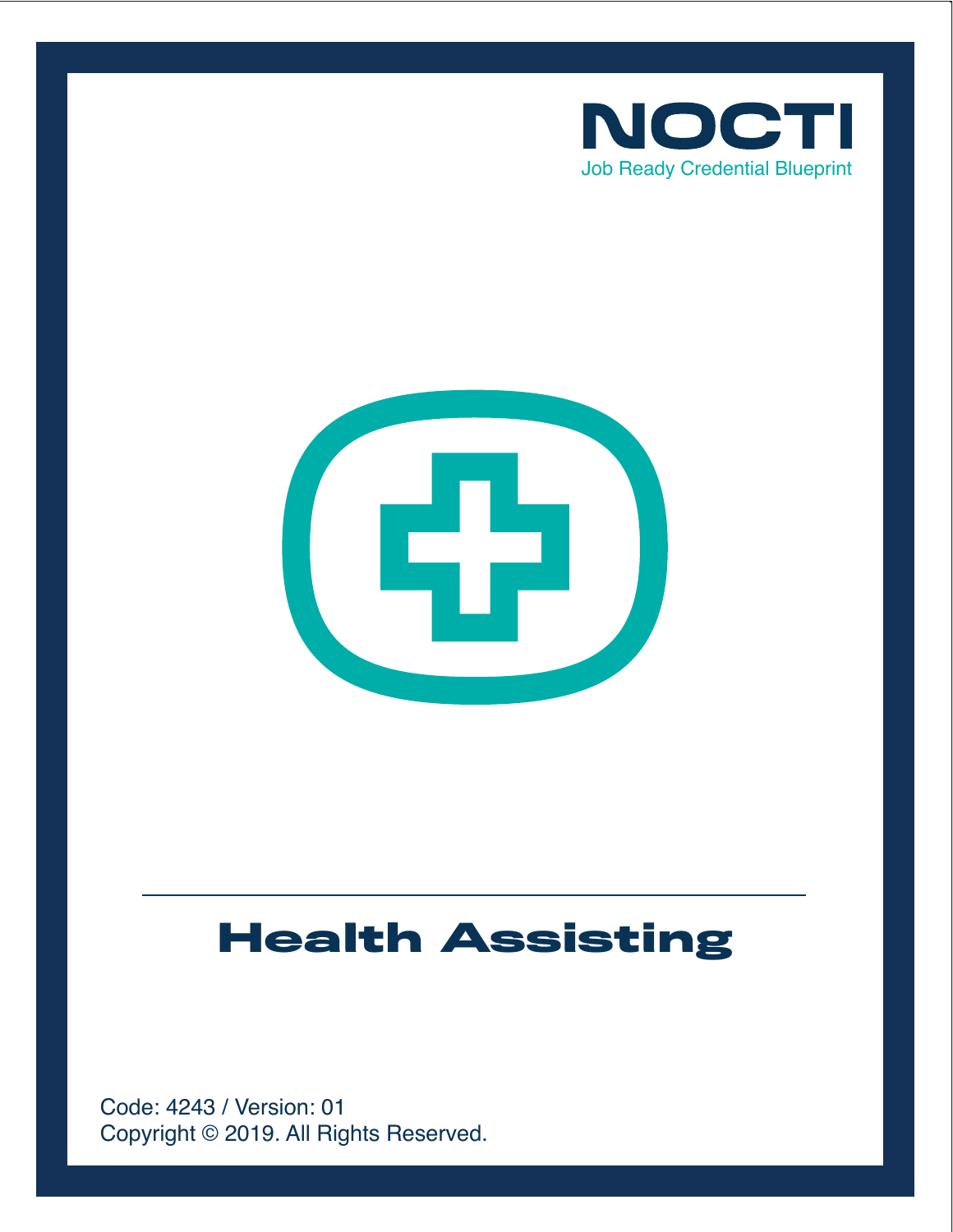## **General Assessment Information**

| <b>Blueprint Contents</b>                                                                                                                          |                                                       |
|----------------------------------------------------------------------------------------------------------------------------------------------------|-------------------------------------------------------|
| <b>General Assessment Information</b><br><b>Written Assessment Information</b><br>Specific Competencies Covered in the Test Sample Performance Job | Sample Written Items<br><b>Performance Assessment</b> |

**Test Type:** The Health Assisting industry-based credential is included in NOCTI's Job Ready assessment battery. Job Ready assessments measure technical skills at the occupational level and include items which gauge factual and theoretical knowledge. Job Ready assessments typically offer both a written and performance component and can be used at the secondary and post-secondary levels. Job Ready assessments can be delivered in an online or paper/pencil format.

**Revision Team:** The assessment content is based on input from secondary, post-secondary, and business/industry representatives from the states of Michigan, Pennsylvania, and Virginia.



51.0899 - Allied Health and Medical Assisting Services, Other



Career Cluster 8 - Health Science



31-1014.00 Nursing Assistants

t Information

NATIONAL COLLEGE CREDIT RECOMMENDATION SERVICE University of the State of New York - Regents Research Fund

In the lower division baccalaureate/associate degree category, 3 semester hours in Health Assisting



The Association for Career and Technical Education (ACTE), the leading professional organization for career and technical educators, commends all students who participate in career and technical education programs and choose to validate their educational attainment through rigorous technical assessments. In taking this assessment you demonstrate to your school, your parents and guardians, your future employers and yourself that you understand the concepts and knowledge needed to succeed in the workplace. Good Luck!

**(Continued on the following page)**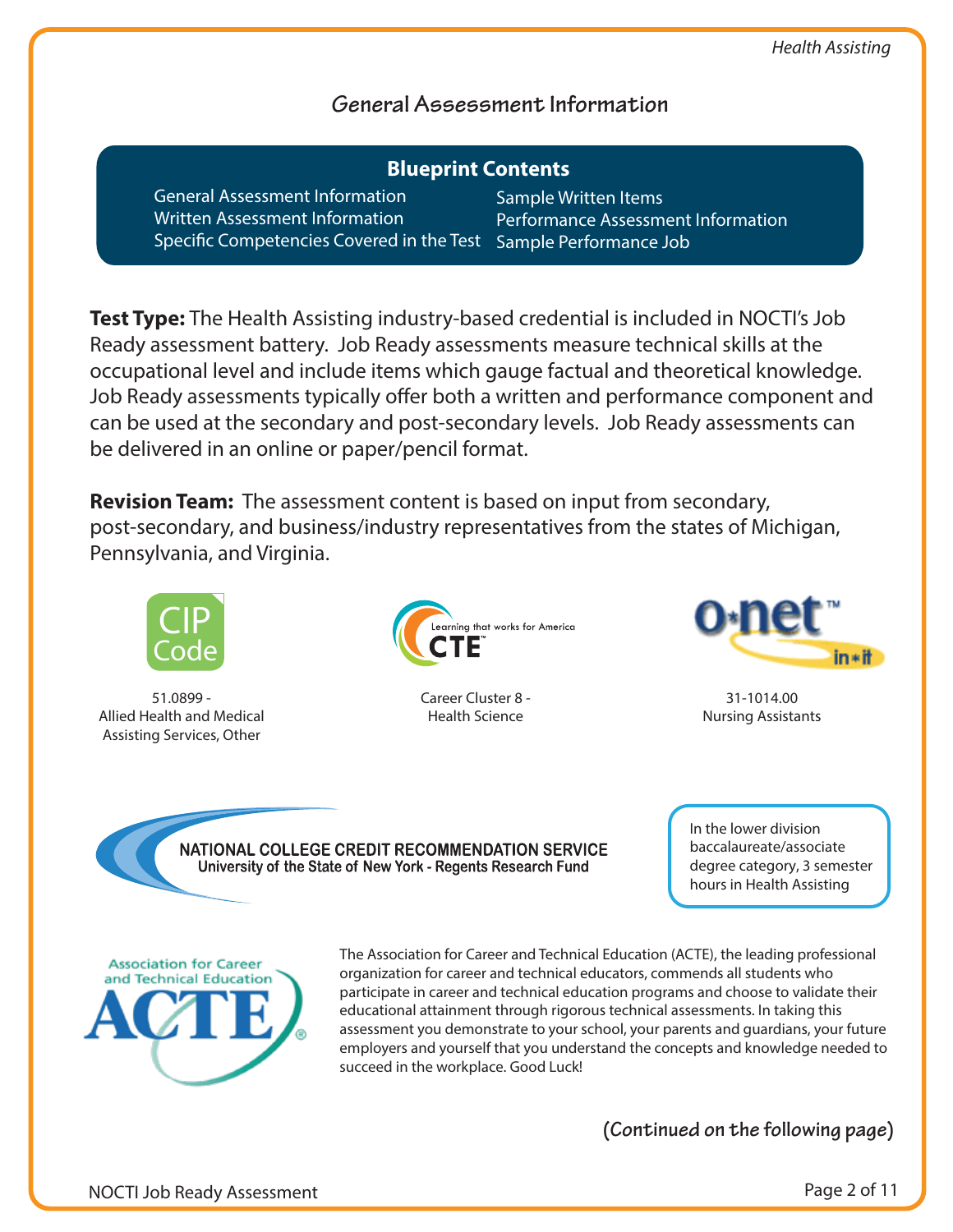# **General Assessment Information (continued)**



Today's Class delivers web-based interactive educational programs and has determined that there is significant alignment between their health assisting curriculum and NOCTI's Health Assisting technical skill assessment. The alignment suggests that use of the Today's Class program curriculum may enhance student scores on NOCTI's assessment.

National Healthcareer **Association**<sup>®</sup>

National Healthcareer Association (NHA) has awarded more than 500,000 certifications to healthcare professions pursuing their career goals since 1989. NHA believes students are the future of healthcare and created study materials and certification exams to provide tools to help them along their journey. NHA strongly encourages and supports students that work to enhance their educational achievements by completing NOCTI assessments.



The American Medical Certification Association (AMCA) offers 14 certification exams for the allied healthcare field. AMCA supports NOCTI's Health Assisting assessment which is closely aligned to AMCA's Nursing Assistant Certification (NAC). This assessment is an excellent training instrument, in both content and test-mode preparation. Students passing both the NOCTI assessment and AMCA's national certification exam are demonstrating superior knowledge in their field and are outstanding candidates for entry-level positions in the allied healthcare field.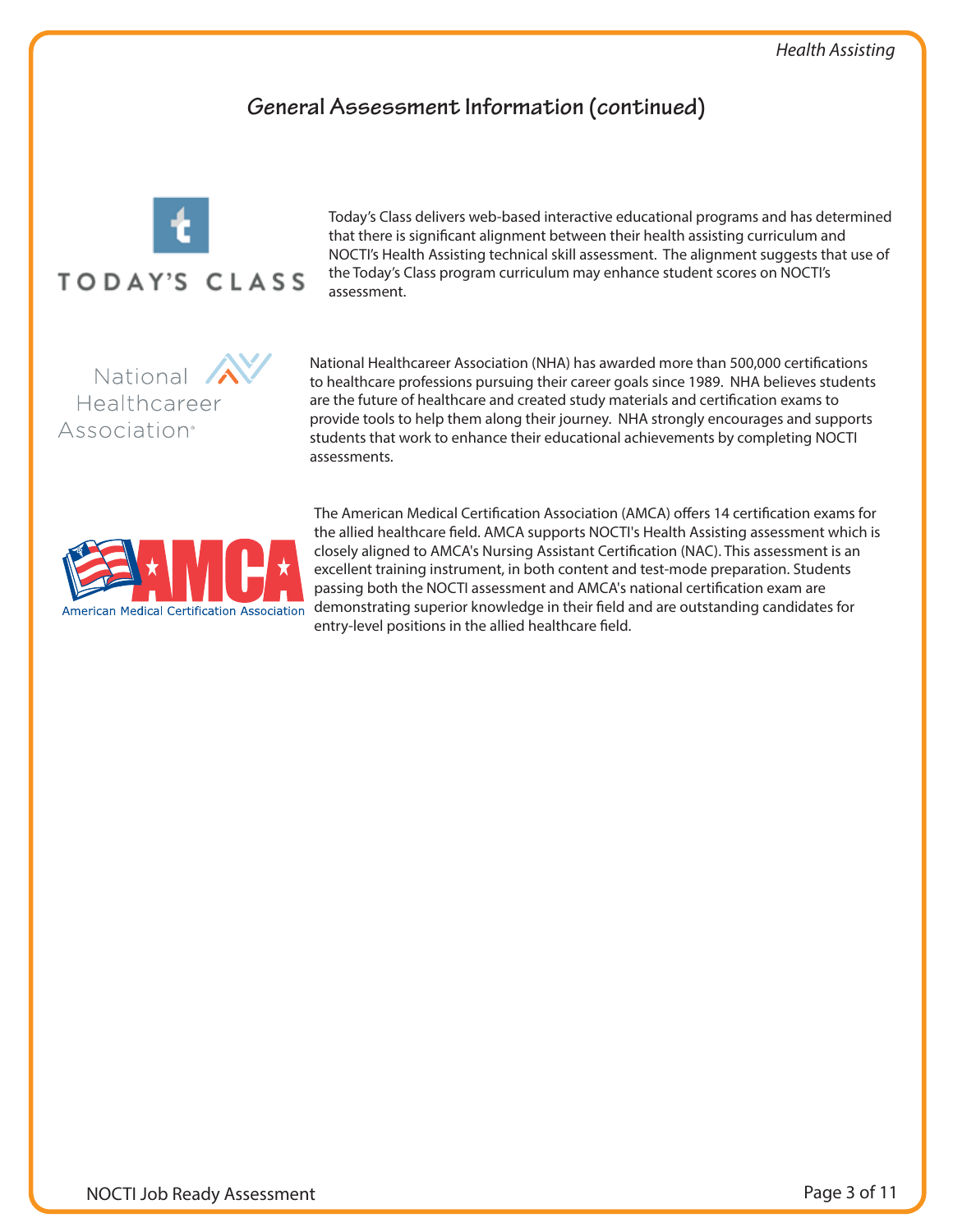

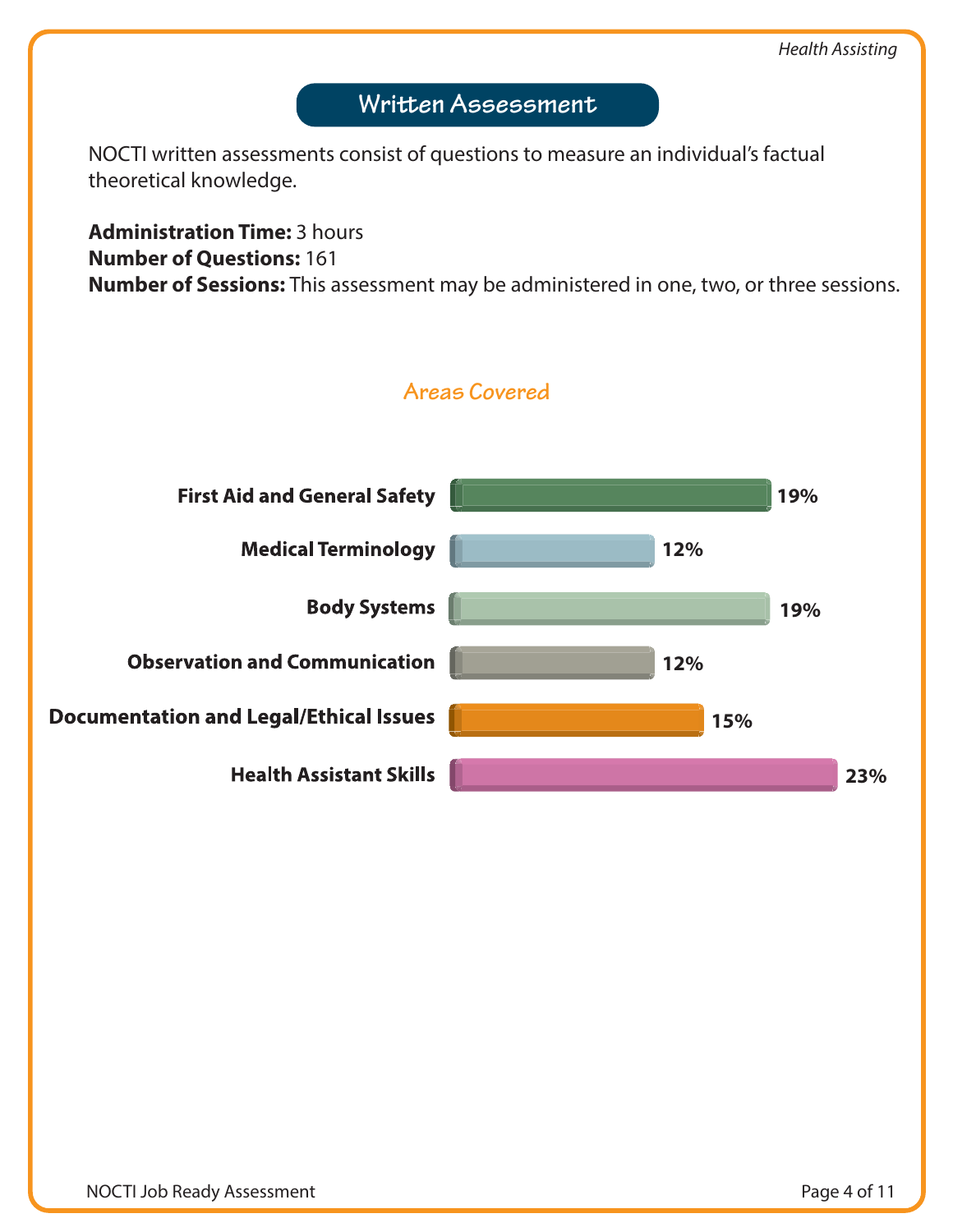**Specific Standards and Competencies Included in this Assessment** 

# **First Aid and General Safety**

- Recognize and demonstrate appropriate first aid and emergency techniques
- Differentiate signs and symptoms requiring emergency care
- Recognize and demonstrate fire safety and general safety procedures involved in patient care
- Recognize and demonstrate procedures for handling waste and hazardous materials
- Recognize signs, symptoms, and reporting mandates for violent and/or abusive situations
- Recognize and demonstrate infection control measures, including standard precautions, hand washing techniques, isolation, and personal protective equipment (PPE)

# **Medical Terminology**

- Identify and interpret word prefixes and suffixes
- Identify and interpret combining forms
- Identify and interpret approved medical abbreviations and acronyms
- Identify and differentiate various medical and surgical definitions and conditions

# **Body Systems**

- Identify and interpret anatomical terms, including body cavities
- Identify normal structures and functions within body systems
- Identify abnormal structures, functions, signs, and symptoms within body systems

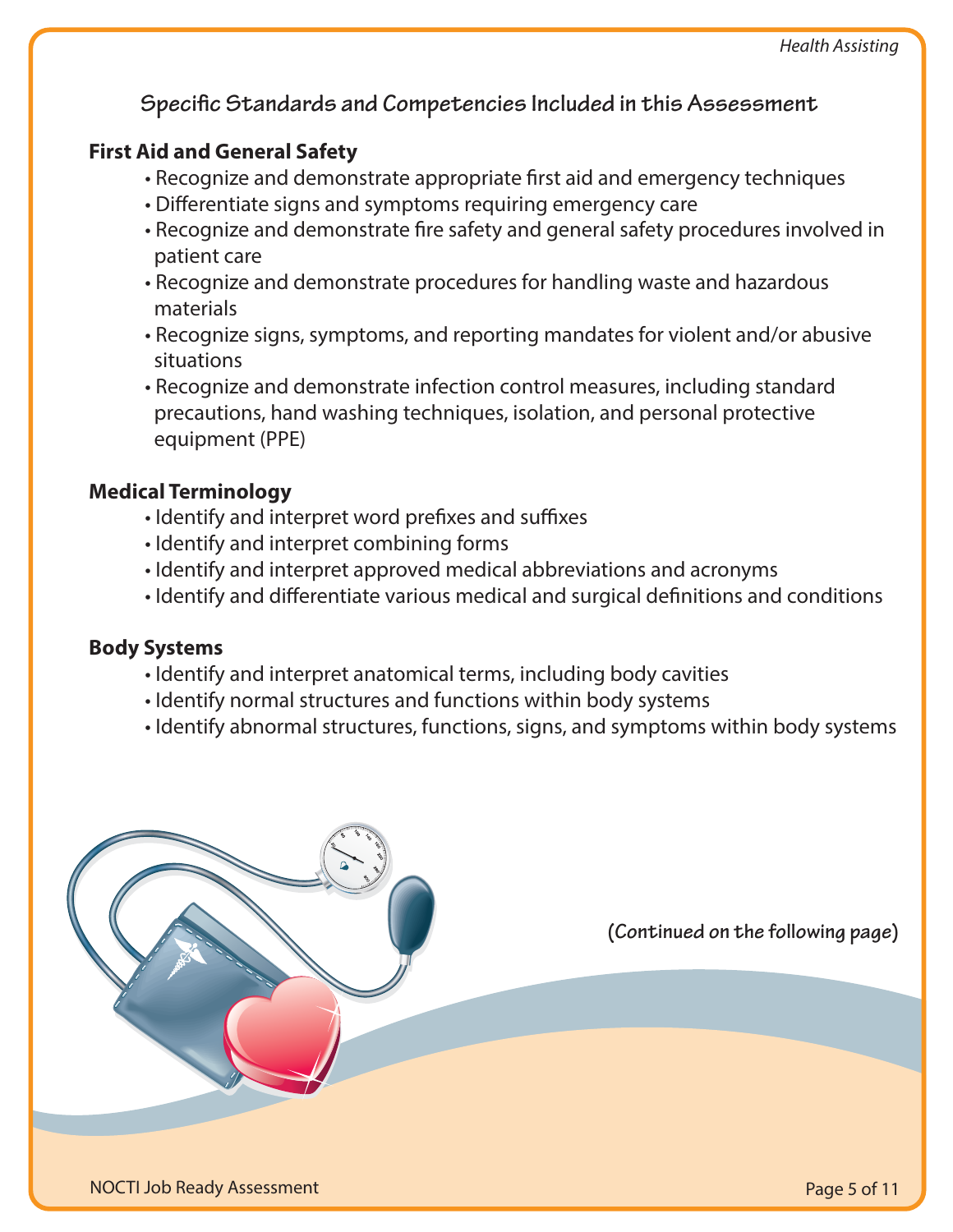# **Specific Standards and Competencies (continued)**

## **Observation and Communication**

- Recognize and practice professional patient and staff communications
- Recognize and report abnormal assessment findings (e.g., subjective and objective findings)
- Recognize and respect cultural diversity
- Recognize and provide care for all stages of growth and development

### **Documentation and Legal/Ethical Issues**

- Identify legal and ethical issues of concern for a health assistant
- Demonstrate understanding of confidentiality, HIPAA regulations, professional behaviors, guidelines, and legal practices of a health assistant
- Identify policies and procedures available for reporting legal/ethical concerns and issues
- Demonstrate accurate documentation procedures

## **Health Assistant Skills**

- Accurately measure and record vital signs, height, weight, and pain
- Demonstrate proper body mechanics, including those during patient transfer, positioning, lifting, and moving
- Assist with elimination needs (e.g., bowel and bladder)
- Assist with obtaining body fluid specimens
- Assist with personal care and hygiene
- Obtain and accurately measure patient intake and output (I & O)
- Assist with patient nutritional needs
- Assist with, observe, and report patient skin care conditions
- Demonstrate accurate filing techniques for patient records
- Identify and utilize appropriate procedures for cleaning equipment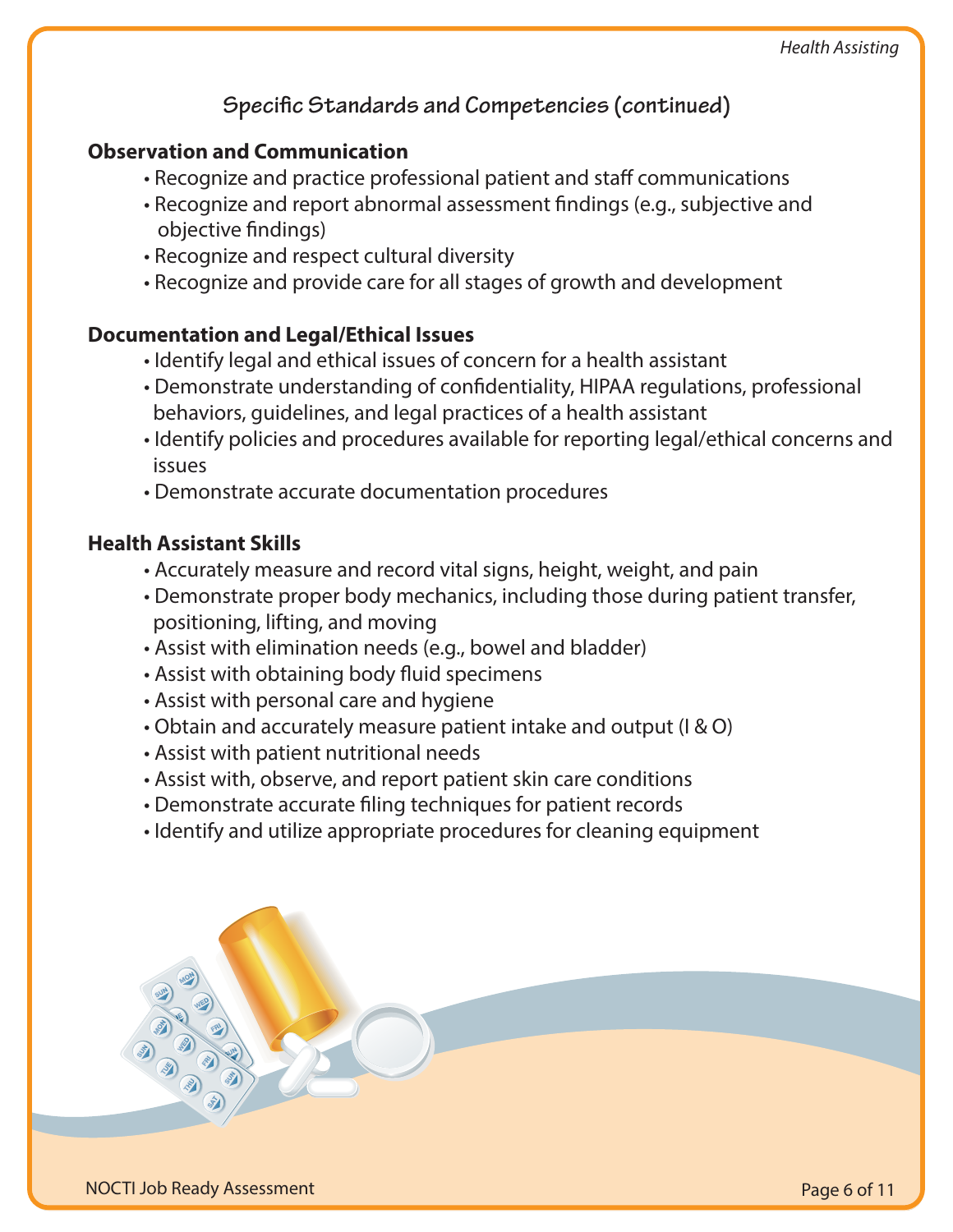# **Sample Questions**

#### **First aid for a patient with heat exhaustion requires**

A. submerging the patient in an ice bath

B. loosening or removing excessive clothing

C. covering the patient with blankets

D. offering sips of warm water at frequent intervals

### **A health assistant may suspect child abuse when**

A. the child has a few bruises on his or her shins

B. a young child will not talk to healthcare personnel

C. the child has broken an arm while playing football

D. two different stories are given for an injury

#### In surgery, the suffix that means "the creation of an artificial opening" is

A. otomy

B. oscopy

C. ectomy

D. ostomy

#### **The stomach is located in which body system?**

- A. cardiovascular
- B. gastrointestinal
- C. endocrine
- D. reproductive

#### **The type of muscle tissue found in the internal organs of the body is**

- A. cardiac
- B. smooth
- C. skeletal
- D. excitable

**(Continued on the following page)**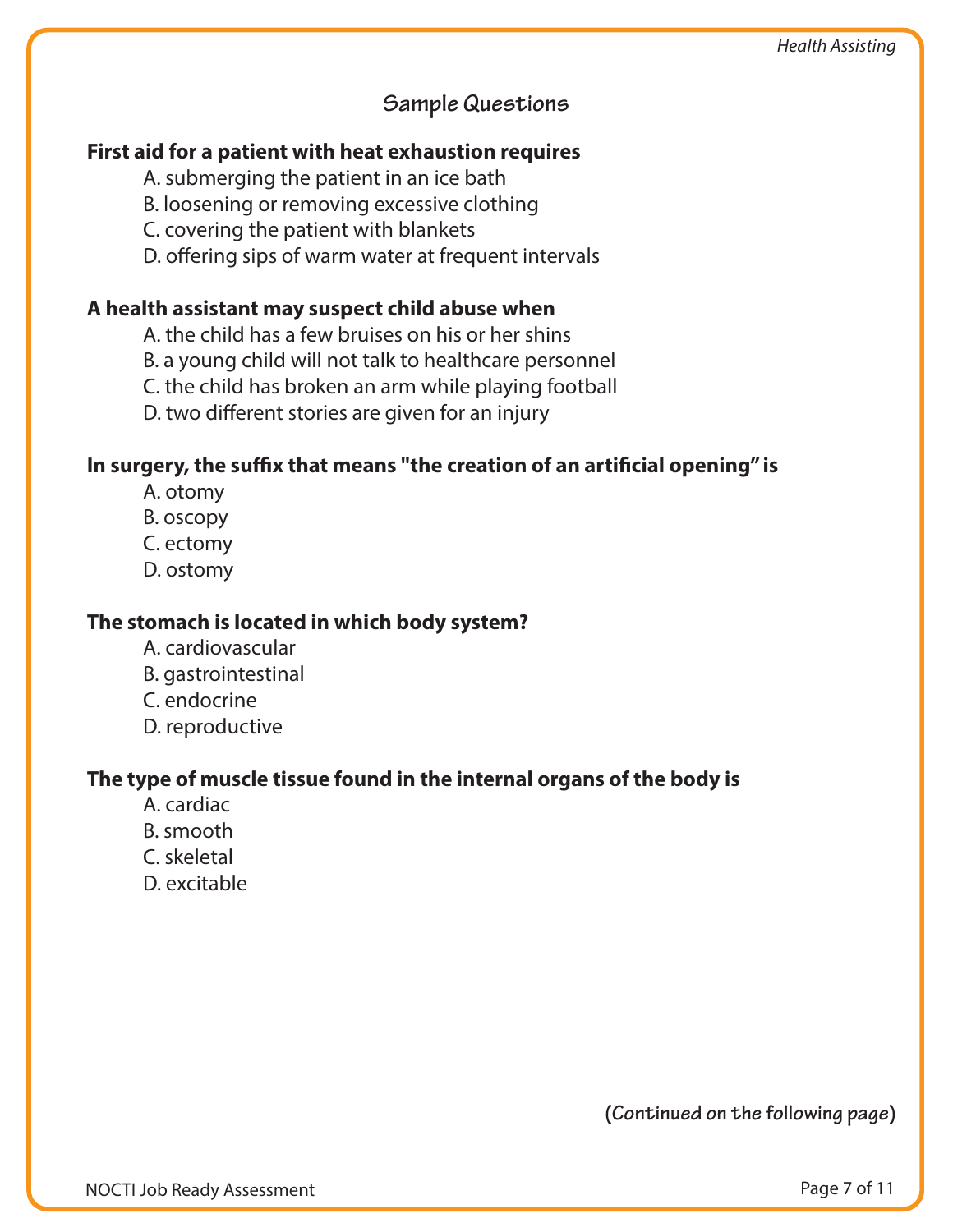## **Sample Questions (continued)**

#### **Which of these findings is objective?**

- A. headache
- B. chest pain
- C. nausea
- D. ankle edema

#### **According to Maslow's hierarchy of needs, the most basic human needs are**

- A. self-actualization
- B. physiological
- C. love and belonging
- D. safety

### **Which of these is an example of negligence?**

- A. providing a snack every evening
- B. calling a resident by their proper name
- C. dialing the phone for a resident
- D. giving mouth care once a week

### **The patient's chart is considered a**

- A. document to inform hospital administrators
- B. historical record of previous care
- C. casual record of patient observations
- D. legal record of complete care given

#### **The best time to observe (or inspect) the condition of a patient's skin is**

- A. when the patient is OOB
- B. while the patient is sleeping
- C. during the patient's bath
- D. while the patient is eating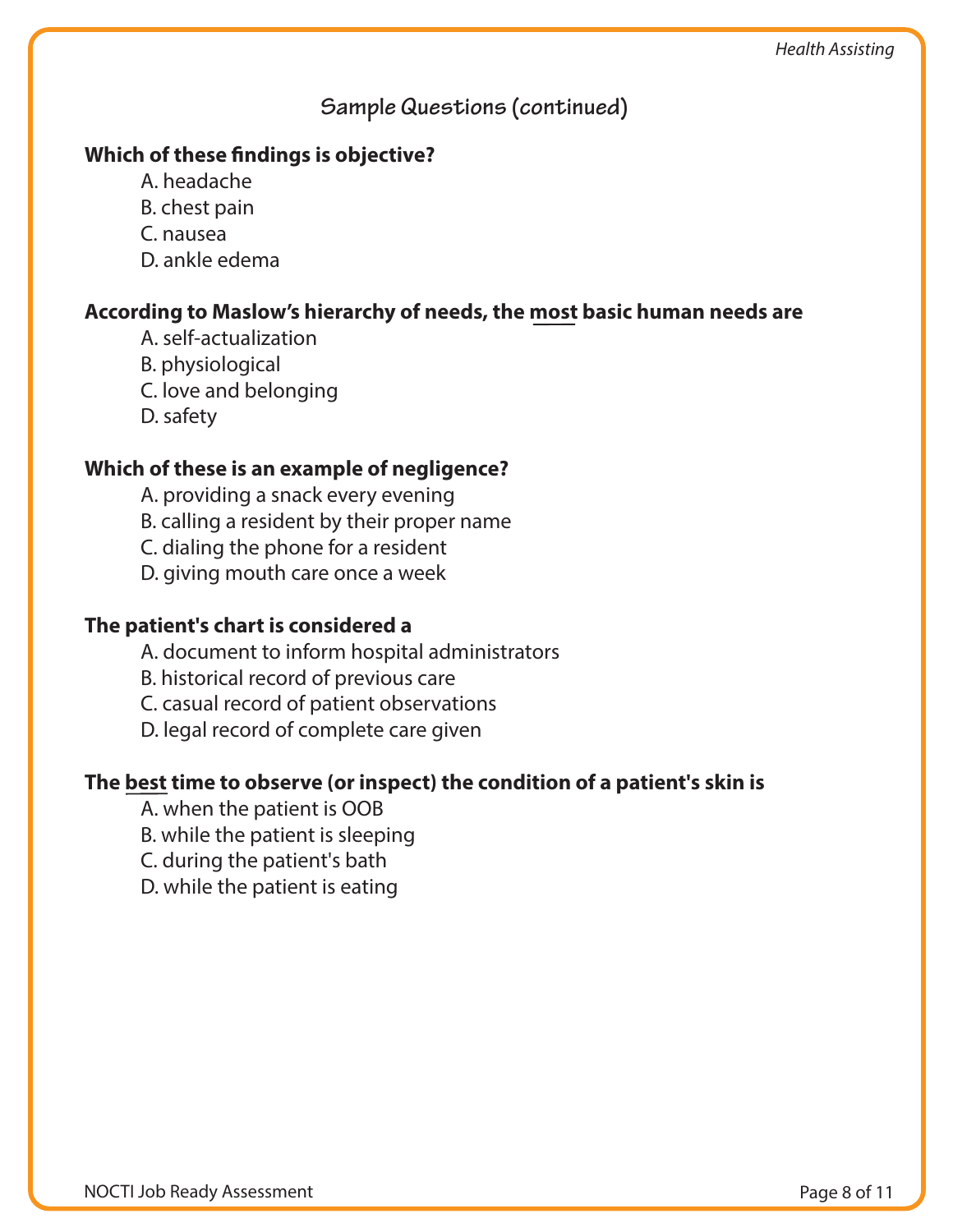# **Performance Assessment**

NOCTI performance assessments allow individuals to demonstrate their acquired skills by completing actual jobs using the tools, materials, machines, and equipment related to the technical area.

## **Administration Time:** 1 hour and 5 minutes **Number of Jobs:** 4

**Areas Covered:** 

## **29% Hand Washing and Personal Protective Equipment (PPE)**

Participant will gather equipment, maintain clean technique, demonstrate correct hand washing technique, put on cover gown, mask, and gloves, then remove gloves, gown, and mask all in the correct order, correctly wash hands, and clean work area.

## **29% Change a Patient Gown**

Participant will identify the patient, introduce self and explain procedure, retrieve clean gown, verbalize the need for hand washing prior to beginning of procedure, provide privacy for the patient, remove soiled gown, dispose of soiled gown properly, apply the clean gown, position patient for safety and comfort, and verbalize the need for hand washing after procedure.

**(Continued on the following page)**

NOCTI Job Ready Assessment

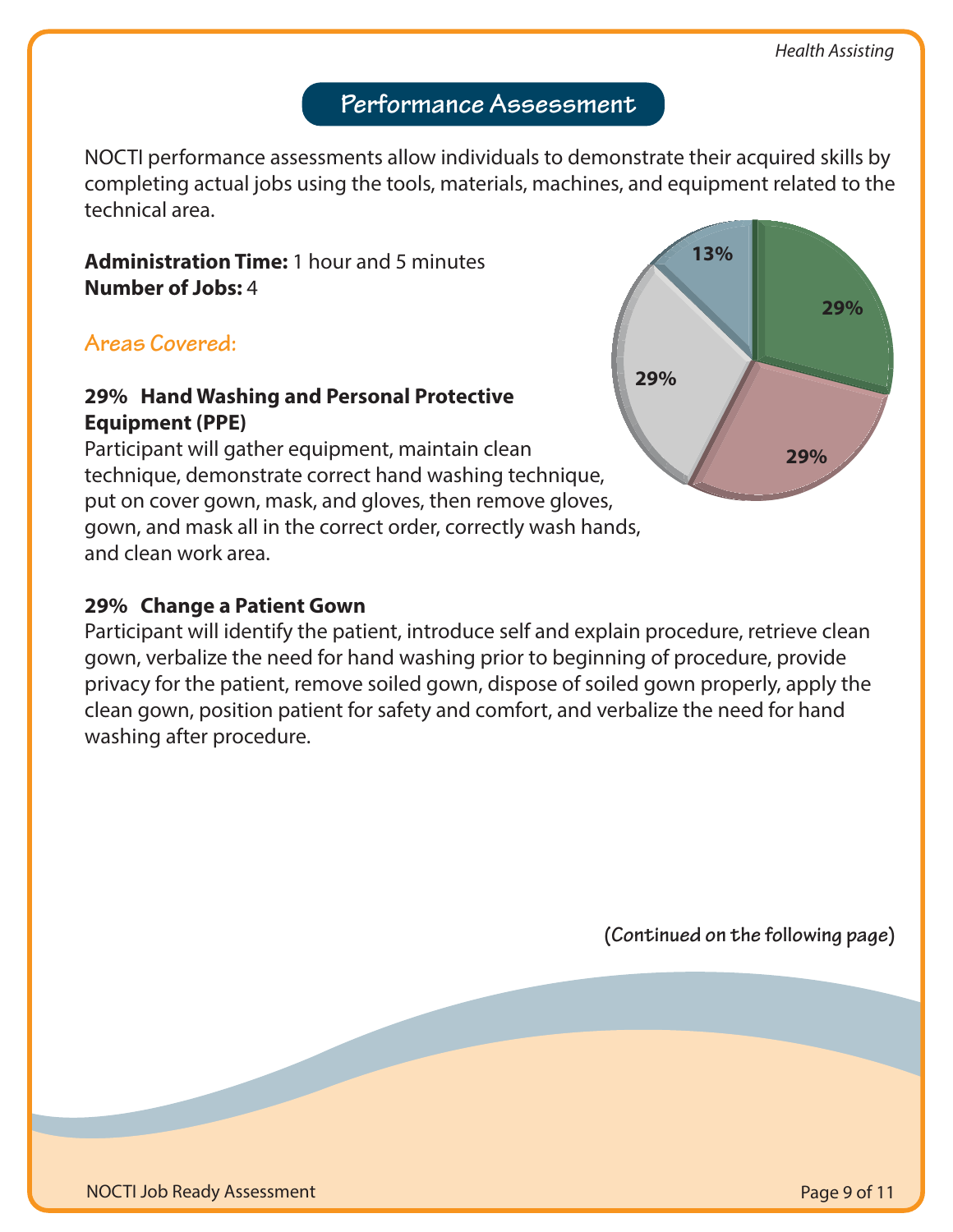# **Areas Covered (continued)**

#### **29% Measure Vital Signs, Height, and Weight**

Participant will gather equipment, identify patient and explain procedures, verbalize hand washing, accurately take pulse, respirations, blood pressure, height, and weight, clean work area, and check patient for comfort and safety.

### **13% Transfer Patient from Bed to Wheelchair**

Participant will use correct body mechanics to transfer patient with left-sided weakness from bed to wheelchair, and from wheelchair to bed.